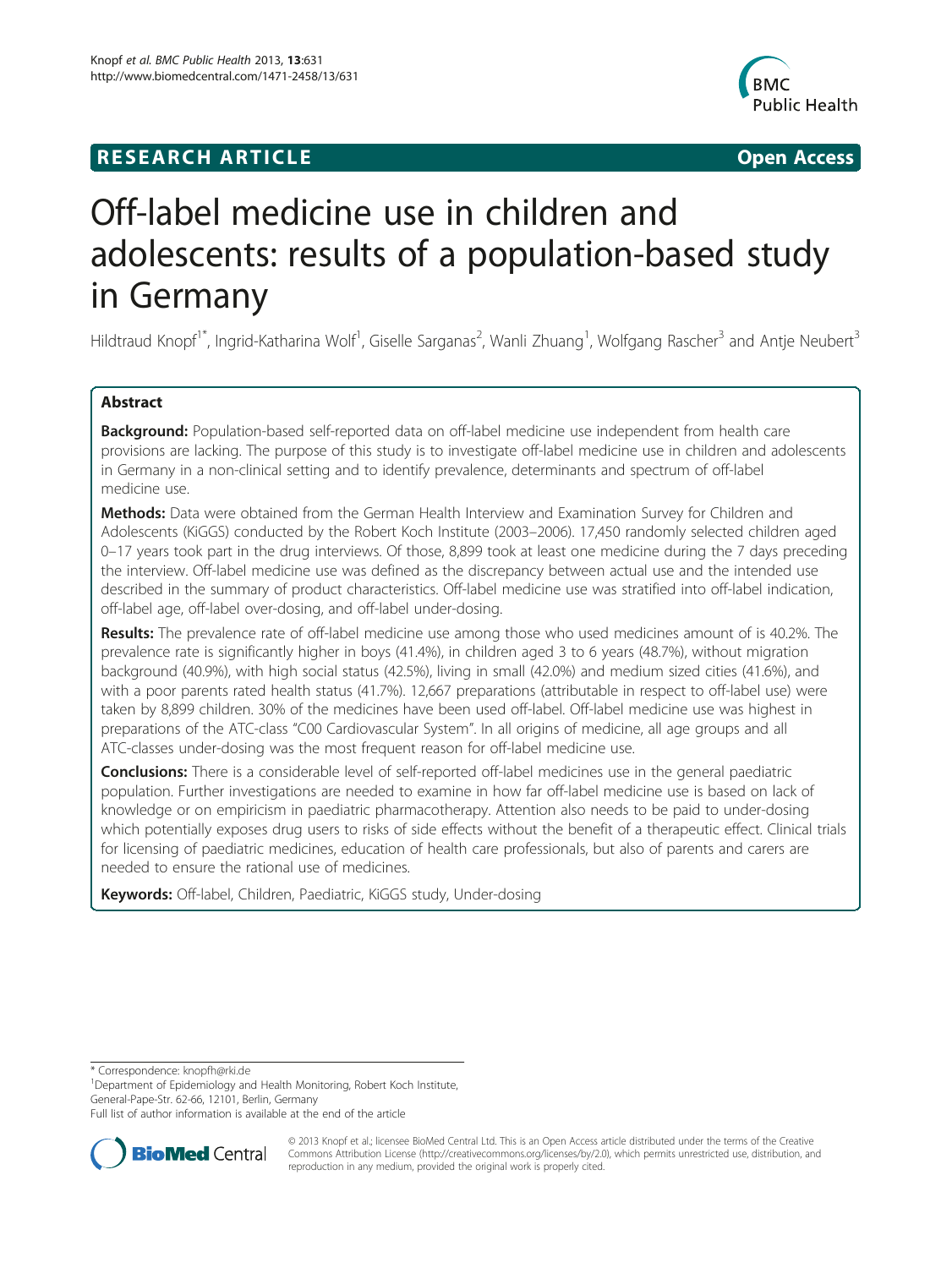# <span id="page-1-0"></span>Background

Off-label medicine use among children and adolescents constitutes an important public health issue as the effects and potential health risks may be unpredictable. Pioneering work in this area was conducted already in the year 1953 by the paediatrician F. Dost [\[1\]](#page-10-0) who stated, that children differ pharmacokinetically from adults, and medication for adults cannot simply be administered in smaller doses. As children differ in their absorption, distribution, metabolism, and excretion of medicine, they have special needs with respect to their diseases and the dosing of medicines and they often require special formulations to permit administration of adequate doses. Particularly young children are unable to swallow tablets and are vulnerable to the taste of medicine. However, many medicines are not specifically developed for children. Among medicines which were newly licensed by the European Medicine Agency (EMA) between 1995 and 2005 only one third was specifically licensed for children [[2\]](#page-10-0). There is hope that this situation will improve with the Paediatric Regulation [\[3](#page-10-0)] which came into force in 2007 and which requires companies to develop a paediatric investigation plan (PIP), while granting incentives once a license for paediatric use has been obtained. Nevertheless, up to date there is still a high use of off-label medicine in children. National and international studies report a wide range of prevalence rates of off-label medicine use in children and adolescents, reaching from 3.2% to 80% [\[4](#page-10-0)-[18\]](#page-10-0).

Studies reporting the extent of off-label medicine use in the paediatric population are based on various data sources, such as prescription-, health care insurance-, or secondary care data. However, to our knowledge there are no representative self-reported population based data available. With the National Health Survey for Children and Adolescents (KiGGS) [\[19\]](#page-10-0) for the first time representative self-reported data are available for analyzing the exposition to off-label medicine use in the general population of children and adolescents in Germany.

The present study utilizes population representative epidemiological data of KiGGS to investigate off-label medicine use in children and adolescents in a nonclinical setting and independent from any health care provisions. The objectives of this study are to assess the prevalence rates, determinants and spectrum of off-label medicine use. Furthermore, the spectrum of off-label medicine use will be analyzed with respect to prescribing status as well as in relation to the substance group.

# Methods

#### Data collection and study population

Data for this study were collected within the German Health Interview and Examination Survey for Children and Adolescents (KiGGS) formally conducted by the

Robert Koch Institute between May 2003 and May 2006. The survey's target population consisted of all noninstitutionalized children and adolescents aged between 0 and 17 years living in Germany. The design, sampling strategy and study protocol have been described elsewhere in detail [\[18](#page-10-0)]. Briefly, two-stage sampling procedures were applied. In the first stage, a sample of 167 German municipalities (112 in the former West Germany, 55 in the former East Germany) was drawn which was representative of municipality sizes and structures in Germany. Stratified by sex and age, random samples of children and adolescents between the ages of 0 and 17 years were then drawn from local population registries in proportion to the age and sex structure of Germany's child population, including children and adolescents with a foreign nationality. Children, who were at time of survey, in hospital or medical nursing institutions were excluded. Among the selected study participants the response rate was 66.6%. A non-responder analysis was carried out to secure the representativeness of the sample [\[19](#page-10-0)].

The final sample included 17,641 children and adolescents (8,985 boys, 8,656 girls). All participants were invited to the study centres and asked to take part in the following data collection methods: to complete self-administered questionnaires, to participate in computer-assisted structured interviews administered by physicians, to undergo laboratory and other tests, and to take part in physical medical examinations. Part of the physical medical examinations was the documentation of standardized anthropometric measures, of those, only the measurement of body weight and height were relevant for this study. Other relevant data for this study were collected via the selfadministered questionnaires (socio-economic status, migration background, parent-rated subjective health status of their children), and the personal computer assisted interviews administered by physicians (drug-use interview).

191 study participants did not take part in the drug-use interview and were excluded, resulting in a basic population of 17,450 (8,880 boys, 8,570 girls). Of those only participants with at least one medicine usage  $(n = 8,899)$  were included in our analyses of off-label medicine use.

The survey was approved by the Ethics Committee of the Virchow Hospital, Humboldt University Berlin and federal data-protection officials. Written, informed consent was obtained prior to each interview and examination from the children's parents and the children themselves if they were aged  $\geq 14$  years.

# Definition of health-related and socio-demographic variables

While written, informed consent for participation in interviews and examinations was obtained from all parents/guardians as well as from children, aged  $\geq 14$  years, children could already at the age of 11 years or older fill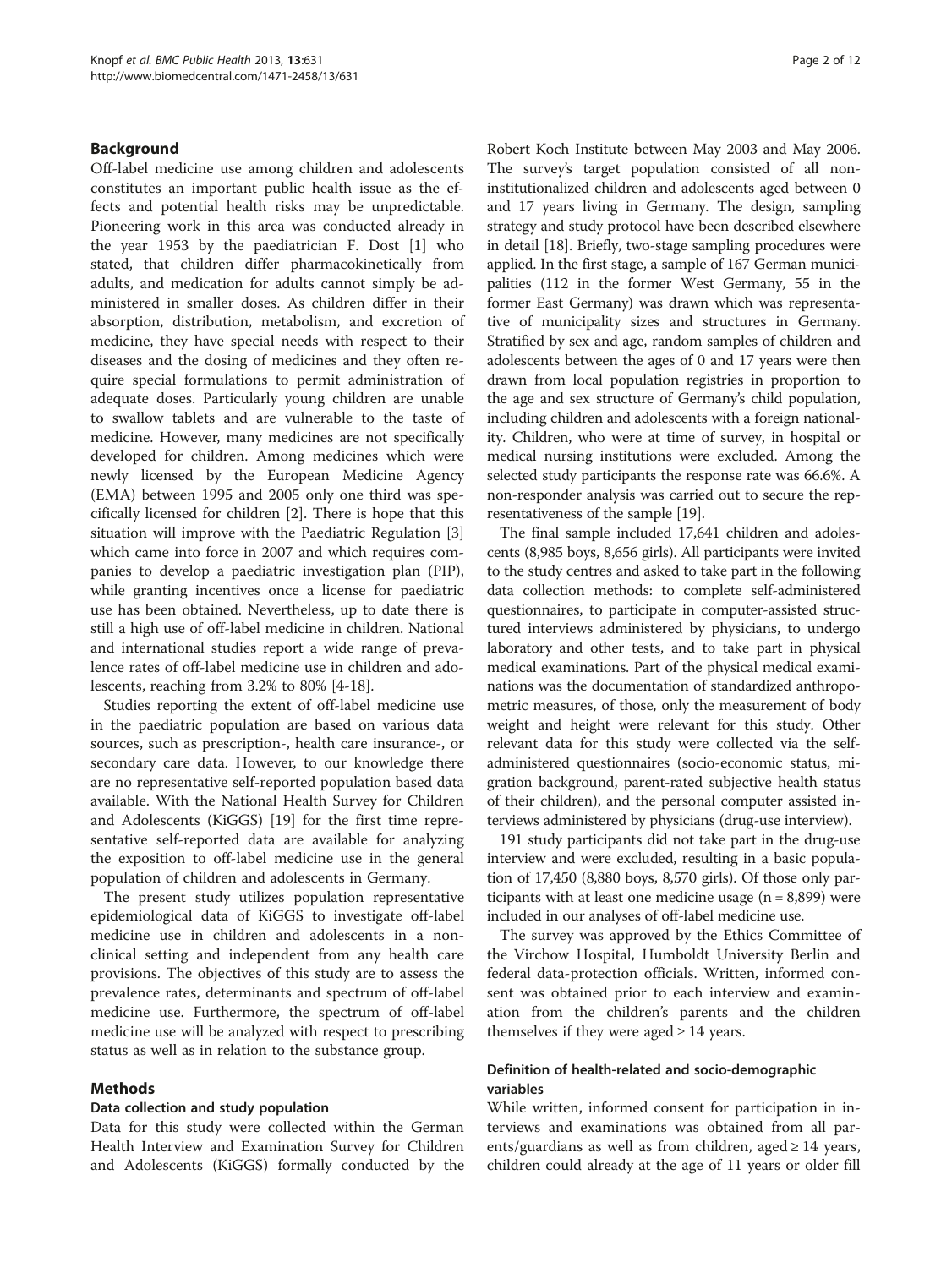in a standardised child questionnaire. The parent's questionnaires were completed by the parents/guardians for all children, also for adolescents who had completed the standardised child questionnaire. These questionnaires were used to collect e.g. information on socio-economic data, family background, parent-rated child health status, and health-related living conditions. A family socioeconomic status (SES) score was computed based on information obtained from both parents (if possible). The SES-score included information on the educational level, vocational status and the family net income [\[20\]](#page-10-0). After computing a total score from the above mentioned items with a minimum of 3 and a maximum of 21 points, study participants were assigned to one of three status groups depending on their individual score [\[20\]](#page-10-0). Participants were thus assigned to low, middle or high SES. Family immigration status was assessed using information on nationality, country of birth, and year of immigration of both parents. Study participants were classified as having an immigration background if they themselves were immigrants from another country and at least one parent was not born in Germany, or if both parents were immigrants or not of German nationality [[21\]](#page-10-0). Living in East or West Germany as well as living in rural or urban areas was assessed by items concerning the place of residence. Depending on the number of inhabitants, communities were distinguished as rural  $(< 5,000$ ), small-sized urban  $(5,000 - 20,000)$ , mediumsized urban (20,000 - < 100,000), and large city (100,000 and more). Parents rated the general health status of their children as ''excellent', 'good', 'moderate', 'bad' or 'very bad'. Because of the small numbers, within the last three categories they were summarised as 'moderate/ bad/very bad'.

# Assessment of medicine use

The use of any medication in the last seven days, including prescribed and OTC drugs was assessed in a face-to-face interview. The interviews were conducted by physicians using a standardized computer-assisted personal drug use interview tool [\[22\]](#page-10-0). All survey participants and parents were asked in advance to bring prescriptions or original packages to the examination site to facilitate the investigation and verification of drug use. Drug use was assessed by the following question:

'Has your child taken any drugs in the last seven days? Please also mention the use of any ointments, liniments, contraceptive pills, vitamin and mineral supplements, medicinal teas, herbal or homoeopathic medicines'.

Details on every drug mentioned were collected such as brand name, indication, daily dose, route of application, frequency of intake, origin of the drug and duration of use.

Specific Anatomical Therapeutic Chemical codes (ATCcodes) were assigned to all reported medications, and International Classification of Diseases-10. Revision codes (WHO ICD-10 codes) to the conditions for which the medications were taken.

Off-label medicine use was stratified by self-medicated and prescribed preparations. Self-medicated preparations were defined as medicines that were either bought OTC or obtained from other sources. Prescribed medicines were preparations that were prescribed by a physician or by a non-medical practitioner.

# Data processing

Based on information provided by the study participants about the usage of each medicine (brand name, indication, dose, and frequency of use) and on characteristics of the study participants (age, height, body weight) a comparison was made with the summary of product characteristics (SPC) or patient information leaflet. If this comparison showed a discrepancy between actual and licensed usage the utilization was considered as offlabel medicine use. Off-label medicine use was classified into the following strata:

- 1. Off-label indication
- 2. Off-label age
- 3. Off-label over-dosing
- 4. Off-label under-dosing
- 5. In-label
- 6. Not-attributable

Off-label indication was defined as the discrepancy between self-reported indication and the indication of the SPC. The same applies to the other chosen categories (off-label age, off-label over-dosing, off-label under-dosing). No off-label medicine use (in-label) was assigned if selfreported and SPC information was identical. If the available data about the medicine used was imprecise, the preparation was classified as not-attributable. Each product could only be classified in one category. If the product was off-label in more than one category off-label indication had highest priority followed by age, over-dosing, and under-dosing, respectively.

SPC and patient information leaflet were primarily taken from the German drug dictionary "Gelbe Liste" [[23](#page-10-0)]. If this information was insufficient, "Rote Liste" [[24](#page-10-0)], a different German drug dictionary, was consulted alternatively. If the information was still insufficient an internet research was conducted and if this was also unsuccessful the product was classified as "not-attributable".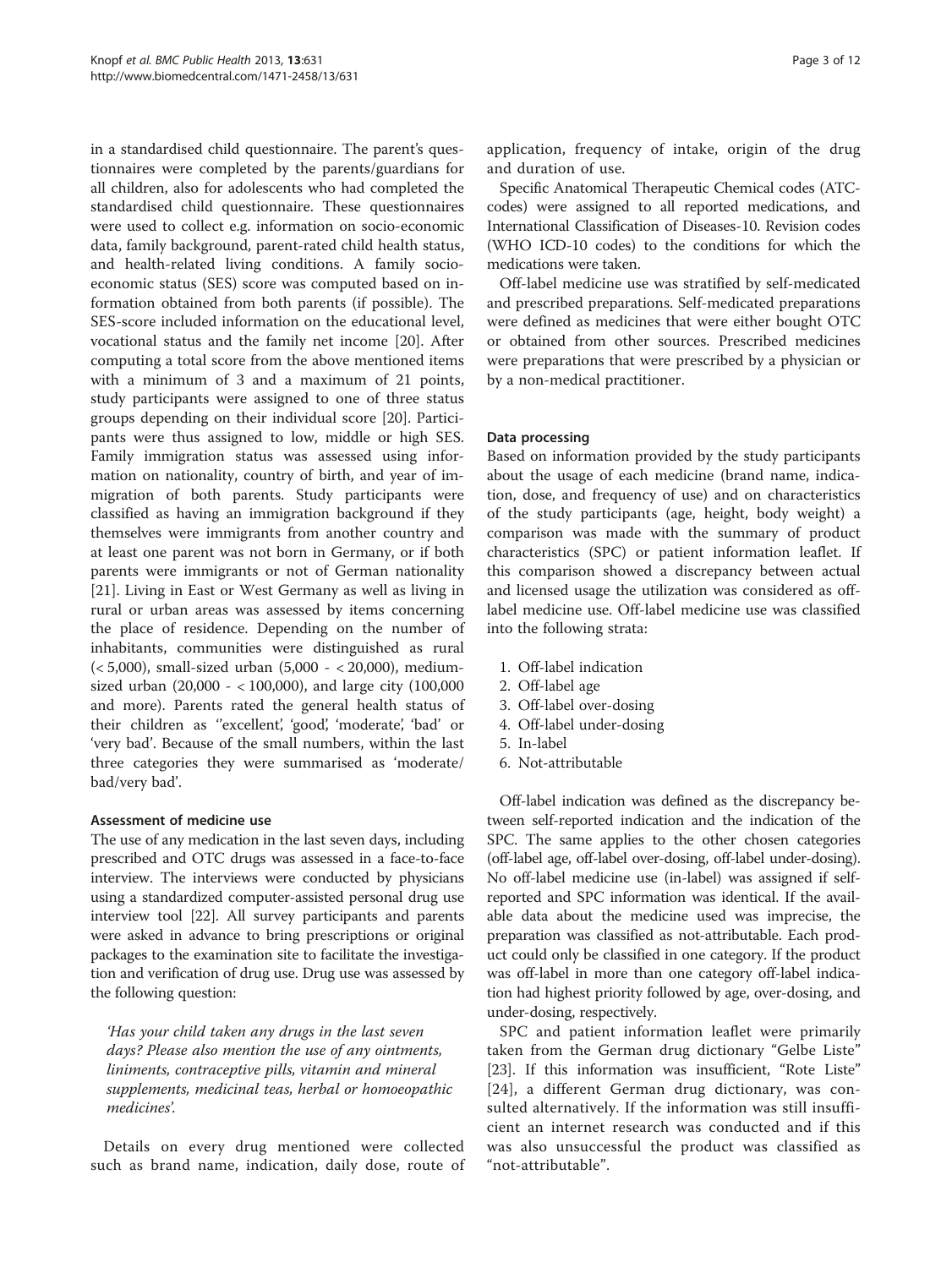Children with off-label medicine use were boys and girls who took at least one off-label preparation. Children with in-label medicine use were defined as the total number of children and adolescent who took all their medicines in-label. Boys and girls exclusively using preparations that could not be allocated were defined as children with not-attributable off-label medicine use.

# Quality control

To determine the accuracy of the off-label assessment a 5% random sample  $(n = 738)$  was re-assessed by an external reviewer with previous experience in off-label medicine use in children. Interrater reliability between the original assessment and the second reviewer for the random sample was calculated using Kappa Statistics.

# Statistical analysis

In order to achieve a representativeness of the survey population a weighting factor was computed and used to adjust for deviations in demographic characteristics. This was a necessary step as the sampling was based on a two stage procedure (see chapter "[Methods](#page-1-0)", sub-chapter "Data collection and study population"). Basis for the adjustments was a comparison of the survey population with the official population statistics.

Descriptive statistics (proportions and 95% confidence intervals) were calculated to estimate prevalence rates of overall drug use, in-label- and off-label medicine use according to sex, age, region of residence, urbanity, migration background, social status, and parents' rated health status.

In a multivariate logistic regression model odds ratios (ORs) and 95% confidence intervals (95% CIs) were estimated. The dependent variable was off-label versus in-label medicine use. In the logistic regression model children exclusively using not-attributable preparations were excluded. All variables of the descriptive calculation were included in the model as potentially determining factors.

Group differences were considered statistically significant if the 95% CIs of two rates did not overlap or the  $p$ -values were  $\leq 0.05$ . All statistical analyses were performed using SPSS statistical software (release 20.0). In order to adjust for sample clustering effects, the SPSS complex samples module was used for all analyses.

# Results

# Prevalence and determinants of off-label use

A total of 17,450 children and adolescents participated in the drug interview. 8,899 boys and girls use at least one medication in the last seven days and thus constitute our study population.

Prevalence of medicine use is shown in Table [1.](#page-4-0) Girls have a significantly higher prevalence rate of drug use

than boys. With increasing age the prevalence of medicine use is decreasing. Until the age of 2 years the medicine use is significantly higher than in all other age groups. There are no differences according to region of residence or according to urbanity. Children with a migration background or from families with a lower social status are significantly less often medicine user. Looking at the parents' rated health status we find that children with a better health status use significantly less medication.

Among the study subjects 3,610 (40.2% 95% CI 38.8- 41.5%) boys and girls use one or more preparations off-label. 4,334 children and adolescents use all their preparations exclusively in-label (48.7% 95% CI 47.3- 50.2%). For 11.1% (95% CI 10.3-12.0%) of children with drug use  $(n = 955)$ , it was not possible to identify in- or off-label use for any of their medications (Figure [1](#page-5-0)).

Regarding off-label medicine use statistically significant differences can be observed with respect to sex and age. Boys have a higher prevalence rate than girls (41.4 vs. 38.9%). Those below 2 years of age and those 14 years of age or older use significantly less off-label medication compared to those aged between 3 and 13 years. There are no significant differences according to region of residence and urbanity. Children and adolescents from families without migration background and from families with higher social status have a higher off-label medicine use, but the differences are only significant for migration background. Boys and girls whose parents indicated an excellent health status of their children receive significantly less off-label medication compared to those with a moderate/ bad/very bad health status (Table [1](#page-4-0)).

The prevalence rate of children exclusively using in-label medicines, amounts to 48.7%. Exclusive in-label medicine use is significantly higher e.g. in girls, in the age groups 0 to 2 and 14 to 17 years, and in rural areas. Children with an excellent parents' rated health status use their medication also more often exclusively in-label (Table [1](#page-4-0)).

For 955 participants (11.1%) the reported medicines could not be allocated with respect to in- or off-label medicine use, because information regarding the preparations was unspecific. Those children are significantly more often boys than girls (12.4 vs. 9.8%), and less often aged 0 to 2 years. Children with migration background or living in families with a lower social status have a significantly higher rate of not-attributable medicine use. There are no significant differences in the prevalence rate of not-attributable medicine use according to parents' rated health status (Table [1](#page-4-0)).

In the logistic regression model sex, age, urbanity and parents' rated health status are independent determining factors for the probability of off-label medicine use. Boys have a significantly higher OR than girls, and children up to 13 years of age have a higher OR than adolescents (14 to 17 years). Living in rural areas is associated with a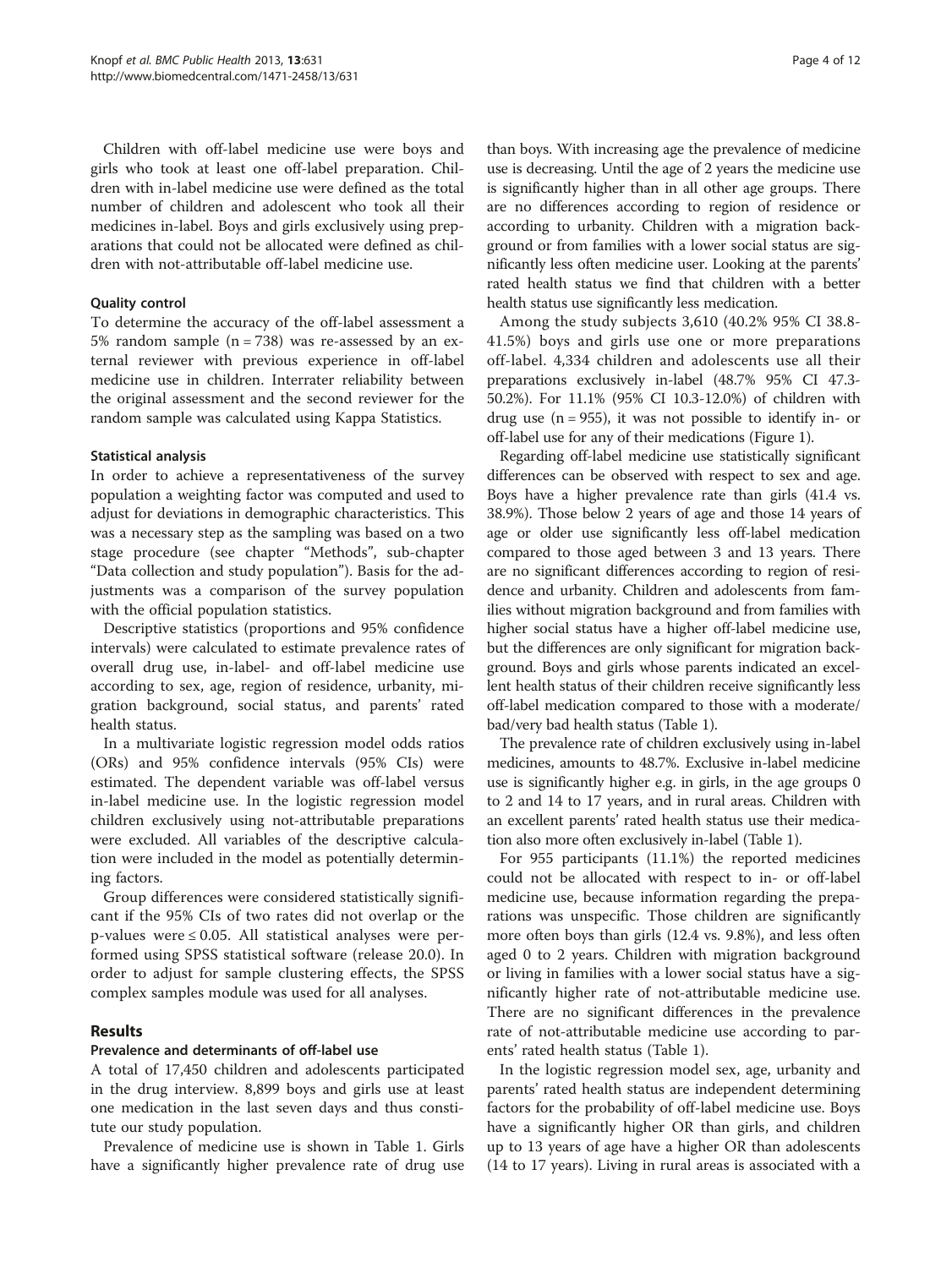|          |                                         | use $(n = 8,899)$ |      | Children with drug | off-label<br>of > 1 | Children with<br>medicine use<br>preparation<br>$(n = 3,610)$ |               | Children with<br>excl. in-label<br>medicine use<br>$(n = 4.334)$ | Children with<br>excl. not-<br>attributable<br>medicine use<br>$(n = 955)$ |                 | Children with<br>off-label vs.<br>excl. in-label<br>medicine use<br>$(n = 7,808)$ |                   |         |
|----------|-----------------------------------------|-------------------|------|--------------------|---------------------|---------------------------------------------------------------|---------------|------------------------------------------------------------------|----------------------------------------------------------------------------|-----------------|-----------------------------------------------------------------------------------|-------------------|---------|
|          |                                         | n                 | $\%$ | 95% CI             | %                   | 95% CI                                                        | $\frac{0}{0}$ | 95% CI                                                           | $\%$                                                                       | 95% CI          | OR                                                                                | 95% CI            | p-value |
| Total    |                                         | 8,899             | 50.8 | $(49.5 - 52.2)$    | 40.2                | $(38.8 - 41.5)$                                               | 48.7          | $(47.3 - 50.2)$                                                  | 11.1                                                                       | $(10.3 - 12.0)$ |                                                                                   |                   |         |
| Sex      |                                         |                   |      |                    |                     |                                                               |               |                                                                  |                                                                            |                 |                                                                                   |                   | .015    |
|          | Boys                                    | 4,362 48.7        |      | $(47.2 - 50.3)$    | 41.4                | $(39.7 - 43.1)$                                               | 46.2          | $(44.5 - 47.9)$                                                  | 12.4                                                                       | $(11.3 - 13.6)$ | 1.13                                                                              | $(1.03 - 1.25)$   |         |
|          | Girls                                   | 4,537             | 53.1 | $(51.5 - 54.7)$    | 38.9                | $(37.1 - 38.8)$                                               | 51.2          | $(49.3 - 53.2)$                                                  | 9.8                                                                        | $(8.9 - 10.9)$  |                                                                                   | 1(Referenz)       |         |
|          | Age group                               |                   |      |                    |                     |                                                               |               |                                                                  |                                                                            |                 |                                                                                   |                   | < .001  |
|          | $0 - 2$ years                           | 2,089             | 74.9 | $(72.9 - 76.9)$    | 42.4                | $(39.8 - 45.1)$                                               | 53.1          | $(50.3 - 55.9)$                                                  | 4.5                                                                        | $(3.5 - 5.8)$   | 1.45                                                                              | $(1.24 - 1.69)$   |         |
|          | $3 - 6$ years                           | 1,939             | 51.1 | $(48.8 - 53.3)$    | 48.7                | $(46.1 - 51.4)$                                               | 39.7          | $(37.2 - 42.2)$                                                  | 11.6                                                                       | $(10.0 - 13.4)$ | 2.08                                                                              | $(1.79 - 2.41)$   |         |
|          | 7 - 10 years                            | 1,718             | 42.6 | $(40.4 - 44.8)$    | 41.3                | $(38.9 - 43.8)$                                               | 45.7          | $(43.3 - 48.1)$                                                  | 13.0                                                                       | $(11.4 - 14.8)$ | 1.52                                                                              | $1.31 - 1.78$     |         |
|          | 11 - 13 years                           | 1,289             | 42.4 | $(40.1 - 44.7)$    | 36.9                | $(34.0 - 40.0)$                                               | 46.5          | $(43.1 - 49.8)$                                                  | 16.6                                                                       | $(14.3 - 19.2)$ | 1.36                                                                              | $(1.15 - 1.60)$   |         |
|          | 14 - 17 years                           | 1.864             | 50.7 | $(49.5 - 52.2)$    | 32.5                | $(30.2 - 34.8)$                                               | 56.1          | $(53.6 - 58.8)$                                                  | 11.4                                                                       | $(9.9 - 13.1)$  |                                                                                   | 1(Referenz)       |         |
| Region   |                                         |                   |      |                    |                     |                                                               |               |                                                                  |                                                                            |                 |                                                                                   |                   | .355    |
|          | East                                    | 2,881             | 51.7 | $(49.2 - 54.2)$    | 40.3                | $(38.3 - 42.4)$                                               | 50.1          | $(47.9 - 52.2)$                                                  | 9.6                                                                        | $(8.7 - 10.7)$  | 1.06                                                                              | $(0.93 - 1 - 19)$ |         |
|          | West                                    | 6,018 50.7        |      | $(49.2 - 52.2)$    | 40.1                | $(38.5 - 41.7)$                                               | 48.5          | $(46.8 - 50.2)$                                                  | 11.4                                                                       | $(10.5 - 12.4)$ |                                                                                   | 1(Referenz)       |         |
| Urbanity |                                         |                   |      |                    |                     |                                                               |               |                                                                  |                                                                            |                 |                                                                                   |                   | .022    |
|          | Rural area                              | 1,985             | 50.5 | $(47.8 - 53.1)$    | 36.5                | $(33.4 - 39.8)$                                               | 54.5          | $(51.0 - 58.0)$                                                  | 8.9                                                                        | $(7.1 - 11.1)$  | 0.83                                                                              | $(0.69 - 1.00)$   |         |
|          | Small city                              | 2,314             | 50.9 | $(48.3 - 53.5)$    | 42.0                | $(39.0 - 45.0)$                                               | 47.3          | $(44.6 - 49.6)$                                                  | 10.8                                                                       | $(9.3 - 12.4)$  | 1.10                                                                              | $(0.92 - 1.30)$   |         |
|          | Medium-sized city                       | 2,561             | 50.7 | $(48.2 - 53.3)$    | 41.6                | $(39.4 - 43.8)$                                               | 47.3          | $(45.2 - 49.4)$                                                  | 11.1                                                                       | $(10.0 - 12.4)$ | 1.07                                                                              | $(0.91 - 1.24)$   |         |
|          | Large city                              | 2,039 51.2        |      | $(48.4 - 53.9)$    | 39.1                | $(36.8 - 41.5)$                                               | 47.9          | $(45.1 - 50.8)$                                                  | 12.9                                                                       | $(11.2 - 14.9)$ |                                                                                   | 1(Referenz)       |         |
|          | Migrant background                      |                   |      |                    |                     |                                                               |               |                                                                  |                                                                            |                 |                                                                                   |                   | .954    |
|          | Yes                                     | 1.071             | 41.4 | $(38.8 - 44.2)$    | 35.8                | $(32.6 - 39.1)$                                               | 44.1          | $(40.5 - 47.8)$                                                  | 20.1                                                                       | $(17.5 - 22.9)$ | 0.99                                                                              | $(0.82 - 1.21)$   |         |
|          | No                                      | 7,788             | 52.8 | $(51.5 - 54.1)$    | 40.9                | $(39.4 - 42.3)$                                               | 49.5          | $(48.0 - 51.1)$                                                  | 9.6                                                                        | $(8.8 - 10.4)$  |                                                                                   | 1(Referenz)       |         |
|          | Missing                                 | 40                |      |                    |                     |                                                               |               |                                                                  |                                                                            |                 |                                                                                   |                   |         |
|          | Social status                           |                   |      |                    |                     |                                                               |               |                                                                  |                                                                            |                 |                                                                                   |                   | .157    |
|          | Low                                     | 2,249             | 47.1 | $(45.0 - 49.2)$    | 39.1                | $(36.6 - 41.7)$                                               | 47.0          | $(44.4 - 49.7)$                                                  | 13.9                                                                       | $(12.1 - 15.8)$ | 0.91                                                                              | $(0.78 - 1.07)$   |         |
|          | Middle                                  | 4,083             | 51.2 | $(49.7 - 52.7)$    | 39.9                | $(37.9 - 41.9)$                                               | 50.4          | $(48.3 - 52.5)$                                                  | 9.7                                                                        | $(8.6 - 10.8)$  | 0.90                                                                              | $(0.80 - 1.00)$   |         |
|          | High                                    | 2,403             | 55.1 | $(53.0 - 57.3)$    | 42.5                | $(40.4 - 44.7)$                                               | 47.6          | $(45.4 - 49.8)$                                                  | 9.9                                                                        | $(8.5 - 11.4)$  |                                                                                   | 1(Referenz)       |         |
|          | Missing                                 | 164               |      |                    |                     |                                                               |               |                                                                  |                                                                            |                 |                                                                                   |                   |         |
|          | Parents' rated subjective health status |                   |      |                    |                     |                                                               |               |                                                                  |                                                                            |                 |                                                                                   |                   | < .001  |
|          | Excellent                               | 3,261             | 47.2 | $(45.4 - 48.9)$    | 38.2                | $(36.1 - 40.3)$                                               | 51.7          | $(49.6 - 53.8)$                                                  | 10.1                                                                       | $(9.1 - 11.2)$  | 0.71                                                                              | $(0.58 - 0.88)$   |         |
|          | Good                                    | 4,840             | 52.1 | $(50.6 - 62.9)$    | 41.2                | $(39.4 - 42.9)$                                               | 47.1          | $(45.3 - 49.0)$                                                  | 11.7                                                                       | $(10.5 - 13.0)$ | 0.89                                                                              | $(0.73 - 1.07)$   |         |
|          | Moderate/Bad/Very Bad                   | 798               | 60.0 | $(49.5 - 52.2)$    | 41.7                | $(37.9 - 45.6)$                                               | 46.7          | $(42.8 - 50.7)$                                                  | 11.6                                                                       | $(9.3 - 14.3)$  |                                                                                   | 1(Referenz)       |         |

# <span id="page-4-0"></span>Table 1 Prevalence and determinants of off-label medicine use, KiGGS 2003-2006

n unweighted, % weighted.

significantly lower OR compared to living in large cities. If the parents rated the health status of their children as excellent the OR is significantly lower compared to a moderate/bad/very bad health status (Table 1).

# Spectrum of off-label use

8,899 study participants had taken 14,588 preparations resulting in an average of 1.62 (95% CI 1.59-1.66) preparation per drug user.

Among 14,588 preparations recorded, 3,802 are classified as "off-label", 8,865 as "in-label" and 1,921 (13.2%) as "not-attributable". After excluding not-attributable preparations there are 12,667 preparations left for further analyses. Among these 12,667 medicines 70.0% are used in-label. Within the remaining 30% off-label use, under-dosing (17.4%) is the most frequent category, followed by over-dosing (4.6%), indication (4.3%), and age (3.8%) (Figure [2](#page-5-0)).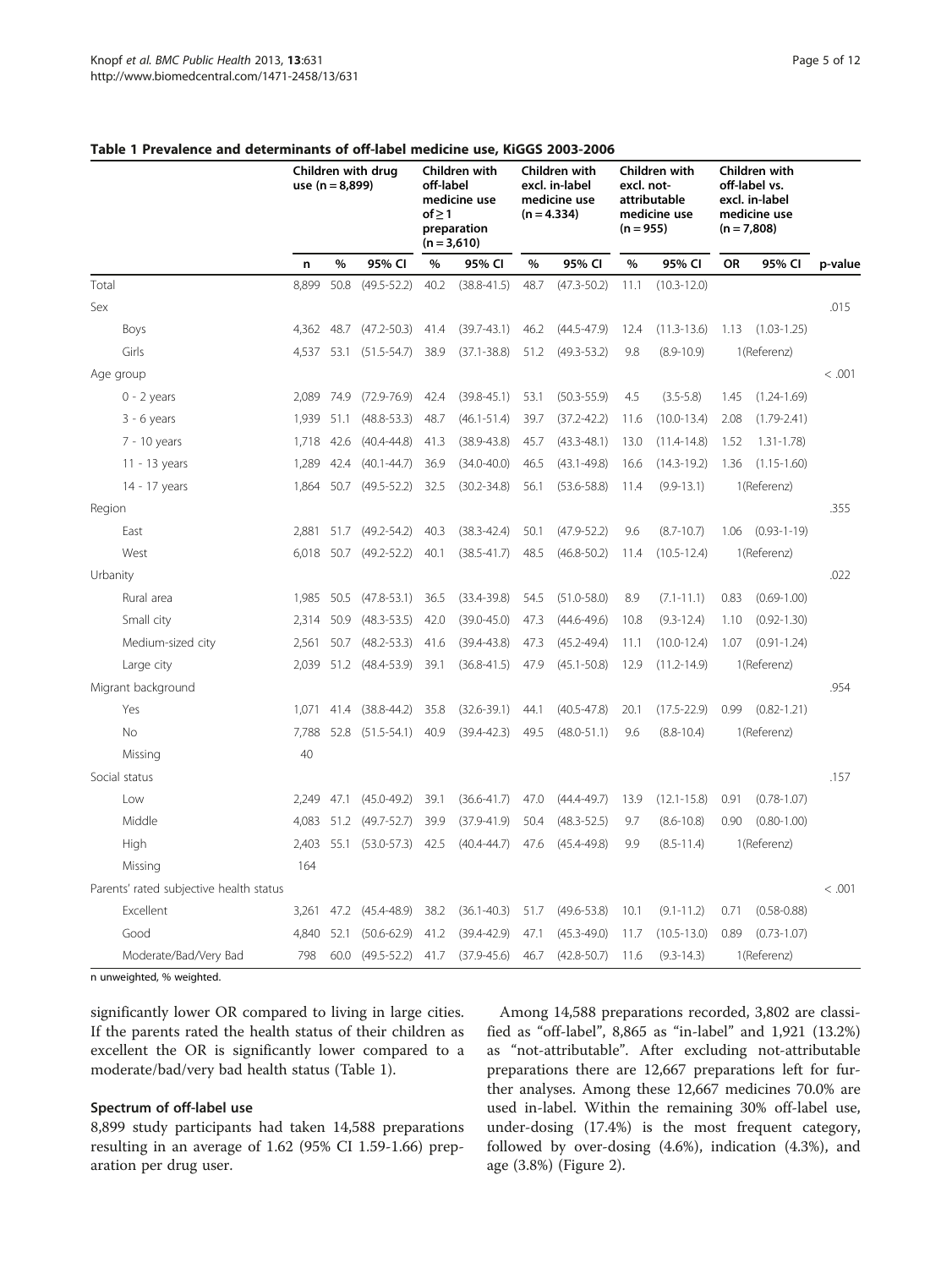<span id="page-5-0"></span>

In Figure 3 the distribution of off-label medicine use according to age groups is illustrated. In all age groups under-dosing is the main reason for off-label use (0–2 years 11.8%, 3–6 years 22.6%, 7–10 years 21.5%, 11–13 years 18.7%, and 14–17 years 15.0%). Age is the second most common reason for off-label medicine use in the age group  $0-2$  years (6.2%) and over-dosing in the age group 3 – 6 years (6.9%). Indication is the second most common reason in all other age groups (7–10 years: 4.4%, 11–13 years: 4.6%, and 14–17 years: 5.5%).

61.2% of the used preparations are prescribed by a physician or a non-medical practioner, 38.8% are selfmedicated (OTC 24.7%, 14.1% from other sources). Looking at off-label medicine use according to origins of medicines (prescribed, OTC, other sources) we find the following results: about 30% of prescribed as well as OTC products or preparations from other sources are used offlabel. Under-dosing is the most common off-label use in all categories (prescribed medicines: 16.1%, OTC: 19.3%, medicines from other sources: 20.2%). Under-dosing is significantly more frequent in OTC products and preparations from other sources compared to prescribed medicines. In contrast, off-label indication is significantly higher in prescribed medication than in OTC products and preparations from other sources (Table [2](#page-6-0)).



In our study we also analyzed off-label medicine use according to ATC-classes/ATC-substance-groups. Overall off-label medicine use is highest (67.2%) for products belonging to the cardiovascular system (ATC-code C00) and lowest (13.3%) for products belonging to urogenital tract and sexual hormones (ATC-code G00). Off-label age and off-label indication is higher in the ATC- class C00 and in the ATC-class L00 (antineoplastic and immune modulating agents). In all other ATC-classes off-label under-dosing is dominating. This includes e.g. antibiotics (ATC-code J01) with 21.3% under-dosing (Table [3\)](#page-7-0).

Off-label medicine use stratified by ATC-classes shows differences in the various age groups. Until the age of 2 years the most frequently used preparations are medications for sensory organs (ATC-code S00), followed by medicines for the respiratory system (ATC-code R00) and for antiinfectives for systemic use (ATC-code J00). In the age of 3 to 10 years preparations for alimentary tract and metabolism (ATC-code A00), for sensory organs (ATCcode S00) and for respiratory system (ATC-code R00) dominate off-label medicine use. In adolescents and youths (11 to 17 years) most often used off-label medicines are preparations of the ATC-class A00 (alimentary

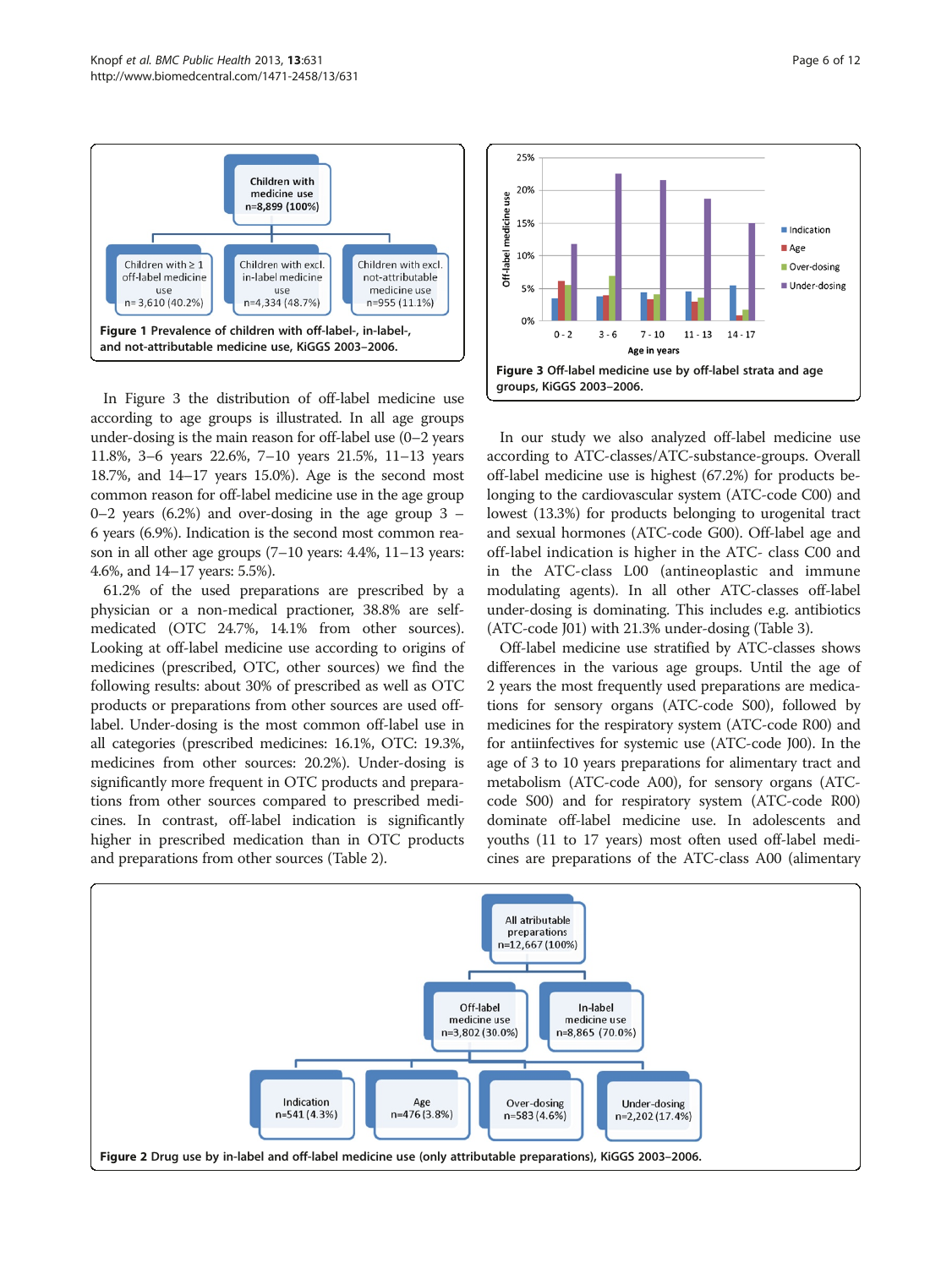| Page 7 of 12 |  |  |
|--------------|--|--|
|              |  |  |

| Drug use categories           | Origin of medicines ( $n = 12,587$ *) |      |                 |       |            |                 |               |      |                 |  |  |  |
|-------------------------------|---------------------------------------|------|-----------------|-------|------------|-----------------|---------------|------|-----------------|--|--|--|
|                               | Prescribed                            |      |                 |       | <b>OTC</b> |                 | Other sources |      |                 |  |  |  |
|                               | n                                     | %    | 95% CI          | n     | $\%$       | 95% CI          | n             | %    | 95% CI          |  |  |  |
| Off-label medicine use        | 2.344                                 | 29.9 | $(28.9 - 30.9)$ | 925   | 30.3       | $(28.7 - 31.9)$ | 515           | 30.6 | $(28.5 - 32.9)$ |  |  |  |
| $\triangleright$ Indication   | 376                                   | 4.8  | $(4.3 - 5.2)$   | 106   | 3.5        | $(2.9 - 4.2)$   | 56            | 3.3  | $(2.6 - 4.3)$   |  |  |  |
| $\geq$ Age                    | 326                                   | 4.2  | $(3.7 - 4.6)$   | 100   | 3.3        | $(2.7 - 4.0)$   | 45            | 2.7  | $(2.0 - 3.6)$   |  |  |  |
| $\triangleright$ Under-dosing | ,263                                  | 16.1 | $(15.3 - 16.9)$ | 590   | 19.3       | $(18.0 - 20.8)$ | 339           | 20.2 | $(18.3 - 22.2)$ |  |  |  |
| $\geq$ Over-dosing            | 379                                   | 4.8  | $(4.4 - 5.3)$   | 129   | 4.2        | $(3.6 - 5.0)$   | 75            | 4.5  | $(3.6 - 5.6)$   |  |  |  |
| In-label medicine use         | 5,508                                 | 70.1 | $(69.1 - 71.1)$ | 2.129 | 69.7       | $(68.1 - 71.3)$ | 1,166         | 69.4 | $(67.1 - 71.5)$ |  |  |  |

<span id="page-6-0"></span>Table 2 Off-label and in-label medicine use by origin of medicines, KiGGS 2003-2006

 $*$  Discrepancy to total n = 12,667 because of missing data (n = 80). OTC = Over the Counter.

tract and metabolism) followed by ATC-class D00 (dermatologicals) and S00 (sensory organs) (Table [4](#page-8-0)).

# Quality control

The re-assessment of a 5% random-sample by a second reviewer revealed a similar distribution for off-label medicine use. Inter-rater reliability was found to be "good" (Kappa =  $0.655$ ).

# **Discussion**

#### Principle findings

Looking at the population level, the prevalence rate of offlabel medicine use in children/adolescents, who took at least one preparation amounts to 40.2%. Off-label medicine use is statistically significantly higher in boys and lower in adolescents (14–17 years). There are no significant differences according to region, urbanity, migrant background, and social class. A better parents-rated health status of their children is associated with a lower probability of off-label medicine use. Looking at the preparation level, 70% of all attributable preparations are used in-label and 30% off-label. The spectrum of off-label medicine use is dominated by under-dosing (17.4%), followed by overdosing (4.6%), indication (4.3%), and age (3.8%). Furthermore we found that under-dosing is the most common reason for off-label-use in prescribed medicines as well as in self-medication.

#### Strengths and limitations

The KiGGS study provides representative populationbased data on drug use among children and adolescents. The data have been obtained by physicians administered structured interviews including a population of more than 17,000 children and adolescents. Data obtained in this study are independent from the provision of health care and provide information about the "real" use of medicines in the population. In contrast, studies utilizing prescription data, health insurance data, secondary care data, or medication sales data are unable to consider if patients actually took the medicines and thus do not represent the real use. Prescribed or OTC

medication may be taken in various quantities, at a different point of time or by a different person. In this study, information on drug use was obtained by face-toface interviews, which contributes to reliable data on actual use of medication.

The findings of this study are generalizable with respect to off-label use of medicine among children and adolescents aged 0–17 years in Germany. Whereas the analysis of prescription data only allows conclusions about off-label prescription but not about off-label medicine use, and the data on sales of OTC medicine does not give information on user patterns, the KiGGSdata provide information about the use and off-label use of all medications including OTC products and medicines from other sources. In addition KiGGS provides information on the associations between socioeconomic as well as health-relevant indicators and off-label medicine use. Thus the results of our study are unique in Germany and international.

However, this study also has several limitations. Information regarding the use of medication collected were provided by parents and/or supplemented with information from the adolescents. Therefore a recall-bias has to be considered. In order to minimise this effect parents and children/adolescents were asked to bring along packages from all products recently used. But only for about 30% of recorded preparations this was done. Even though this proportion is low, about 87% of all preparations could be assessed according to off-label use. This underlines that the information relying on memorising preparations used in the last seven days are of a sufficient validity.

Memory problems are mainly related to dosing information, particularly if the product is not used regularly. The high proportion of under-dosing may indicate this problem, however, previous studies evaluating off-label medicine use and considering the dosing came to similar results as our study [[11,12](#page-10-0)].

Another limitation can arise from the self-reported reason for treatment (indication). This may be inadequate as there may be problems regarding the communication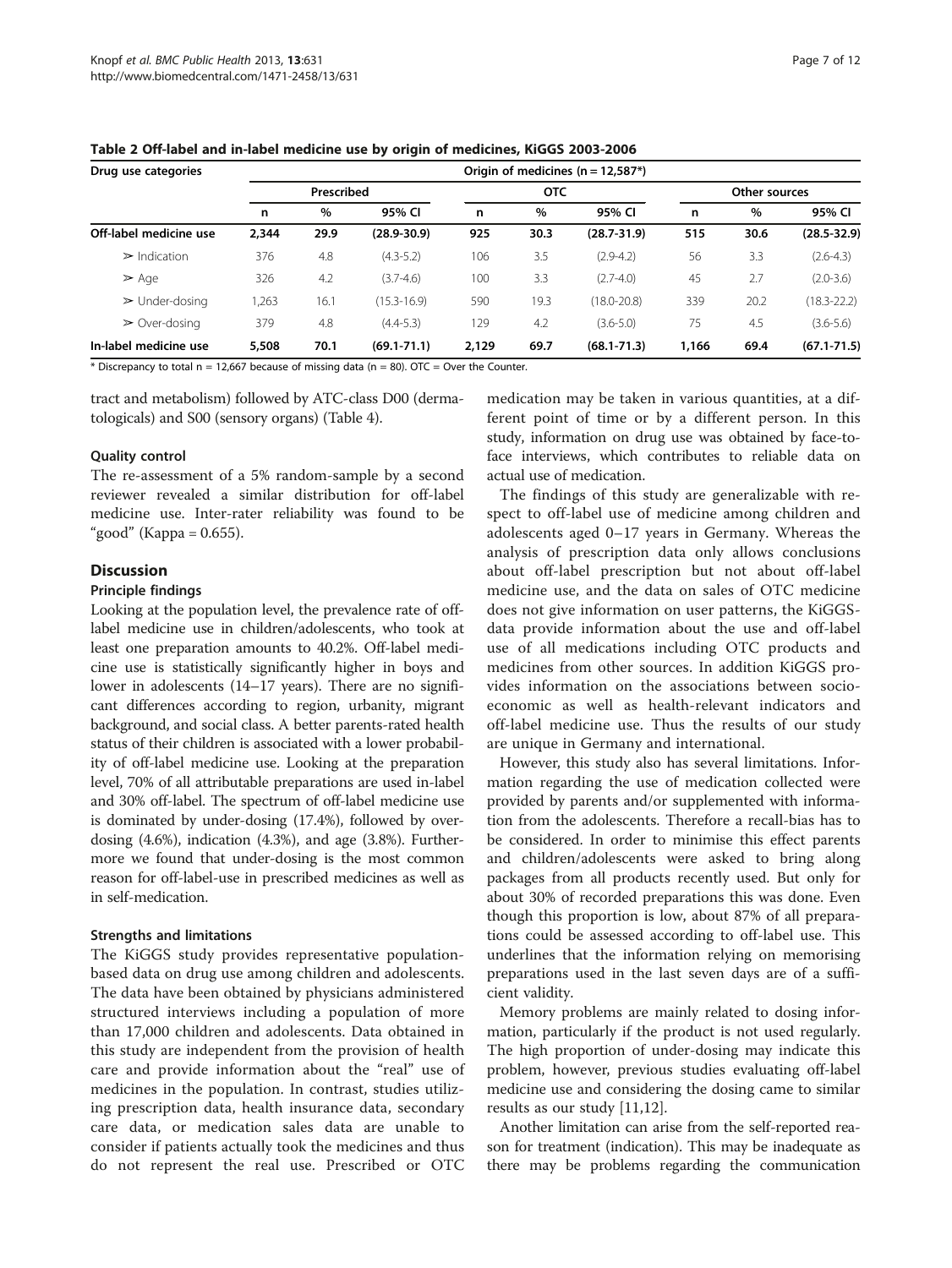# <span id="page-7-0"></span>Table 3 Off-label and in-label medicine use by ATC-classes and off-label strata, KiGGS 2003-2006

| <b>ATC-class</b>                                                              |                | Off-label use |                |      |                 |     |                  |      |                 |      | <b>Total</b> |
|-------------------------------------------------------------------------------|----------------|---------------|----------------|------|-----------------|-----|------------------|------|-----------------|------|--------------|
|                                                                               |                | Indication    | Age            |      | Over-<br>dosing |     | Under-<br>dosing |      | use             |      |              |
|                                                                               | n              | %             | n              | %    | n               | %   | n                | %    | n               | %    | n            |
| Total                                                                         | 541            | 4.3           | 476            | 3.8% | 583             | 4.6 | 2,202            |      | 17.4 8,865 70.0 |      | 12.667       |
| A00 ALIMENTARY TRACT and METABOLISM                                           | 140            | 4.8           | 113            | 3.9% | 86              | 2.9 | 654              | 22.4 | 1,933 66.1      |      | 2,926        |
| A01 Stomatological preparations                                               | 47             | 2.8           | 80             | 4.7% | 41              | 2.4 | 308              | 18.2 | 1215            | 71.9 | 1691         |
| A03 Antispasmodic and anticholinergic agents and propulsives                  | 6              | 4.7           | 3              | 2.4  | 8               | 6.3 | 18               | 14.2 | 92              | 72.4 | 127          |
| A07 Antidiarrheals. Intestinal Antiinflammatory/Antiinfektive Agents          | 5              | 4.9           | 7              | 6.8  | 6               | 5.8 | 11               | 10.7 | 74              | 71.8 | 103          |
| A11 Vitamins                                                                  | 35             | 5.1           | 10             | 1.4  | 18              | 2.6 | 218              | 31.5 | 411             | 59.4 | 692          |
| A12 Mineral Supplements                                                       | 42             | 22.5          | 4              | 2.1  | 6               | 3.2 | 84               | 44.9 | 51              | 27.3 | 187          |
| A14 Anabolic Agents for Systemic Use                                          | 0              | $\mathbf{0}$  | 0              | 0    | 0               | 0   | $\mathbf{0}$     | 0    | 2               | 100  | 2            |
| B00 BLOOD and BLOOD FORMING ORGANS                                            | 0              | 0             | 4              | 5.5  | 3               | 4.1 | 17               | 23.3 | 49              | 67.1 | 73           |
| <b>C00 CARDIOVASKULAR SYSTEM</b>                                              | 3              | 5.2           | 11             | 19.0 | 3               | 5.2 | 22               | 37.9 | 19              | 32.8 | 58           |
| C01 Cardic Therapy                                                            | $\mathbf 0$    | $\mathbf 0$   | 0              | 0    | $\mathbf 0$     | 0   | 3                | 30.0 | 7               | 70.0 | 10           |
| C05 Vasoprotectives                                                           | $\mathbf{1}$   | 4.0           | 0              | 0    | $\mathbf{1}$    | 4.0 | 17               | 68.0 | 6               | 24.0 | 25           |
| C07 Beta Blocking Agents                                                      | -1             | 10.0          | 7              | 70.0 | 0               | 0   | $\mathbf{1}$     | 10.0 | 1               | 10.0 | 10           |
| <b>D00 DERMATOLOGICALS</b>                                                    | 69             | 4.4           | 42             | 2.7  | 30              | 1.9 | 344              | 21.8 | 1,094           | 69.3 | 1579         |
| D01 Antifungals for Dermatological Use                                        | 7              | 6.1           | 1              | 0.9  | 5               | 4.3 | 21               | 18.3 | 81              | 70.4 | 115          |
| D02 Emollients and Protectives                                                | $\overline{4}$ | 1.6           | 4              | 1.6  | 4               | 1.6 | 29               | 11.9 | 203             | 83.2 | 244          |
| D03 Preparations for Treatment of Wounds and Ulcers                           | 17             | 5.3           | 2              | 0.6  | 0               | 0   | 3                | 0.9  | 297             | 93.1 | 319          |
| D04 Antipruritics. incl. Antihistamines. Anesthetics etc.                     | $\mathbf{1}$   | 0.6           | 1              | 0.6  | 1               | 0.6 | 46               | 28.6 | 112             | 69.6 | 161          |
| D06 Antibiotics and Chemotherapeutics for Dermatological Use                  | 10             | 11.6          | $\mathbf{1}$   | 1.2  | 2               | 2.3 | 49               | 57.0 | 24              | 27.9 | 86           |
| D07 Corticosteroids. Dermatological Preparations                              | 23             | 10.2          | 15             | 6.6  | 13              | 5.8 | 95               | 42.0 | 80              | 35.4 | 226          |
| D10 Anti-Akne Preparations                                                    | 2              | 1.8           | 0              | 0    | $\mathbf{1}$    | 0.9 | 28               | 25.5 | 79              | 71.8 | 110          |
| D11 Other Dermatological Preparations                                         | $\overline{4}$ | 1.8           | 16             | 7.4  | 3               | 1.4 | 69               | 31.8 | 125             | 57.6 | 217          |
| <b>G00 GENITO URINARY SYSTEM and SEX HORMONES</b>                             | 52             | 10.5          | $\overline{2}$ | 0.4  | 4               | 0.8 | 8                | 1.6  | 431             | 86.7 | 497          |
| G03 Sex Hormones and Modulators of the Genital System                         | 48             | 10.6          | 1              | 0.2  | 3               | 0.7 | 2                | 0.4  | 398             | 88.1 | 452          |
| <b>H00 SYSTEMIC HORMONAL PREPARATIONS, excl. SEX HORMONES</b><br>and INSULINS | 6              | 2.0           | 0              | 0    | 7               | 2.4 | 29               | 9.8  | 253             | 85.8 | 2,,95        |
| H03 Thyroid Therapy                                                           | -1             | 0.4           | 0              | 0    | 5               | 2.0 | 28               | 11.4 | 212             | 86.2 | 246          |
| J00 ANTIINFECTIVES for SYSTEMIC USE                                           | 25             | 6.7           | 5              | 1.3  | 21              | 5.6 | 71               | 19.0 | 252             | 67.4 | 374          |
| J01 Antibiotics for Systemic Use                                              | 25             | 7.5           | 4              | 1.2  | 21              | 6.3 | 71               | 21.3 | 212             | 63.7 | 333          |
| L00 ANTINEOPLASTIC and IMMUNMODULATING AGENTS                                 | 8              | 9.4           | 7              | 8.2  | 5               | 5.9 | 24               | 28.2 | 41              | 48.2 | 85           |
| L03 Immunostimulants                                                          | 8              | 11.3          | 6              | 8.5  | $\overline{4}$  | 5.6 | 23               | 32.4 | 30              | 42.3 | 71           |
| M00 MUSCULO-SKELETAL SYSTEM                                                   | 11             | 2.0           | 31             | 5.6  | 8               | 1.5 | 47               | 8.5  | 454             | 82.4 | 551          |
| M01 Antiinflammatory and Antirheumatic Products                               | 2              | 0.8           | 16             | 6.4  | 6               | 2.4 | 26               | 10.4 | 200             | 80.0 | 250          |
| M02 Topical Products for Joint and Muscular Pain                              | 7              | 2.5           | 14             | 5.0  | $\mathbf{1}$    | 0.4 | 16               | 5.7  | 242             | 86.4 | 280          |
| N00 NERVOUS SYSTEM                                                            | 28             | 2.6           | 43             | 3.9  | 11              | 1.0 | 93               | 8.5  | 921             | 84.0 | 1,096        |
| N02 Analgesics                                                                | 11             | 1.4           | 30             | 3.9  | 5               | 0.6 | 66               | 8.5  | 664             | 85.6 | 776          |
| N06 Psychoanaleptics                                                          | 7              | 3.8           | $\overline{2}$ | 1.1  | $\mathbf 0$     | 0.0 | 9                | 4.9  | 167             | 90.3 | 185          |
| ROO RESPIRATORY SYSTEM                                                        | 94             | 2.4           | 202            | 5.2  | 334             | 8.6 | 786              | 20.2 | 2477            | 63.6 | 3,893        |
| R01 Nasal Preparations                                                        | 13             | 1.3           | 55             | 5.5  | 18              | 1.8 | 60               | 6.1  | 845             | 85.3 | 991          |
| R02 Throat Preparations                                                       | $\overline{2}$ | 1.3           | $\overline{2}$ | 1.3  | 13              | 8.7 | 9                | 6.0  | 124             | 82.7 | 150          |
| R03 Anti-Asthmatics                                                           | 20             | 3.5           | 46             | 8.0  | 16              | 2.8 | 72               | 12.6 | 419             | 73.1 | 573          |
| R04 Chest Ointments. Inhalatives                                              | 3              | 1.0           | 35             | 11.3 | $\circ$         | 0.0 | 108              | 34.7 | 165             | 53.1 | 311          |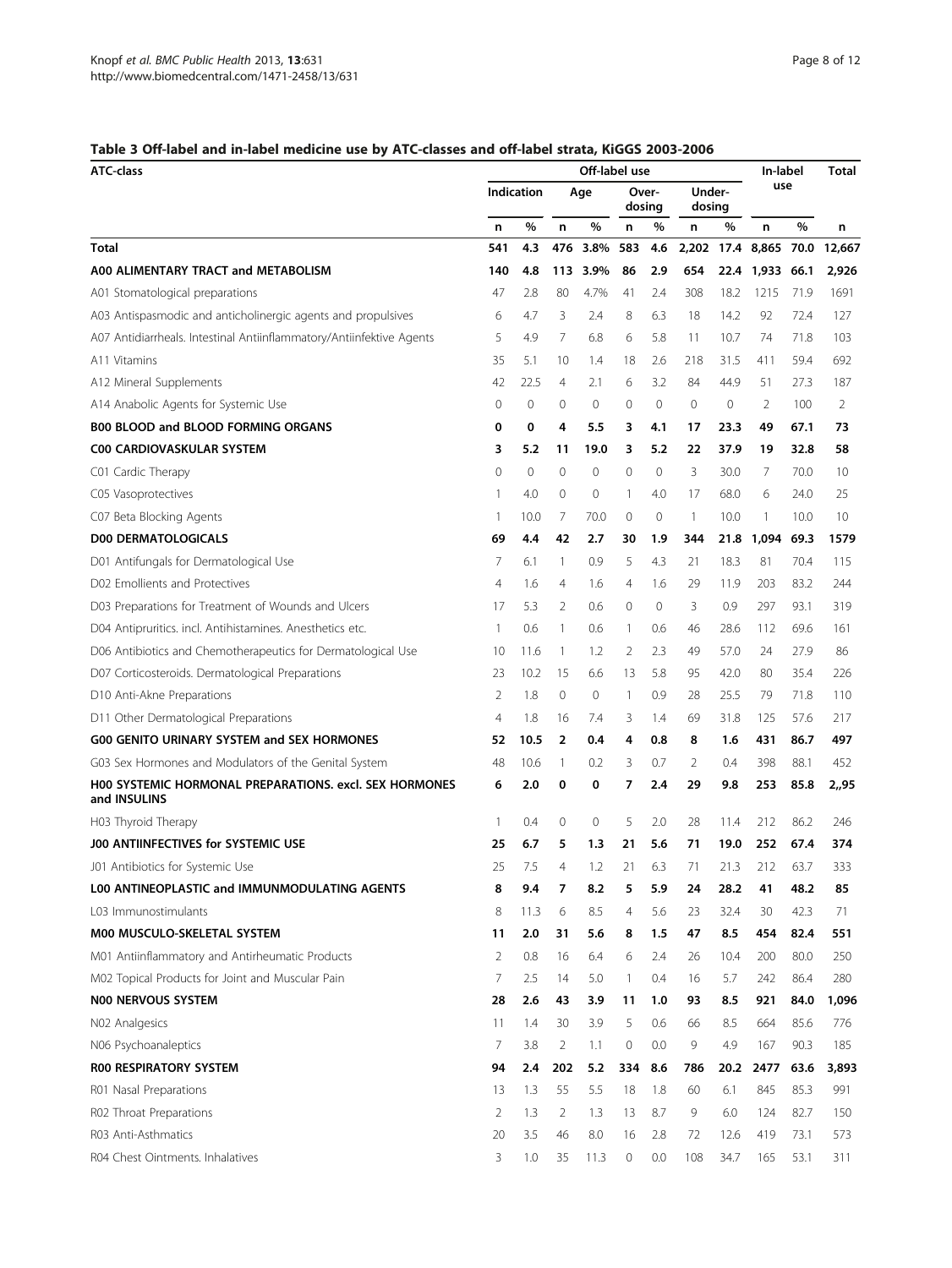| R05 Cough and Cold Preparations     | 42       | 2.6  | 54       | 3.3      | 278           | 16.9 | 476 | 28.9 | 797 | 48.4 | 1647 |
|-------------------------------------|----------|------|----------|----------|---------------|------|-----|------|-----|------|------|
| R06 Antihistamines for Systemic Use | 13       | 6.1  | 10       | 4.7      | 9             | 4.2  | 60  | 28.3 | 120 | 56.6 | 212  |
| <b>S00 SENSORY ORGANS</b>           | 20       | 10.0 | 2        | 1.0      | 10            | 5.0  | 60  | 30.0 | 108 | 54.0 | 200  |
| S01 Ophthalmologicals               | 19       | 134  |          | l.4      |               | 1.4  | 47  | 33.1 | 72  | 50.7 | 142  |
| S02 Otologicals                     |          | - 9  | $\Omega$ | $\Omega$ |               | 13.5 |     | 21.2 | 33  | 63.5 | 52   |
| <b>V00 VARIOUS</b>                  | 5.       | 2.3  |          | 0.5      | 6             | 2.8  | 23  | 10.6 | 183 | 83.9 | 218  |
| V03 All Other Therapeutic Products  | 3        | 3.0  | $\Omega$ | $\Omega$ | 4             | 4.0  | 18  | 18.2 | 74  | 74.7 | -99  |
| V06 General Nutrients               | $\Omega$ |      |          | 2.0      | $\mathcal{P}$ | 4.0  | 5   | 10.0 | 42  | 84.0 | 50   |
| <b>Z00 HOMOEOPATHICS</b>            | 80       | 10.0 | 11       | 1.4      | 55            | 6.9  | 23  | 2.9  | 631 | 78.9 | 800  |

<span id="page-8-0"></span>Table 3 Off-label and in-label medicine use by ATC-classes and off-label strata, KiGGS 2003-2006 (Continued)

between the consulted physicians and parents, thus leading to a misunderstanding of the indication. Our results support this assumption, as they show that children with migration background or from families with a lower social status have a significantly higher prevalence rate of exclusively not-attributable medicine use.

#### Prevalence and determinants of off-label medicine use

Population representative data regarding off-label medicine use in children and adolescents which are independent from any health care provisions are rare in the literature. The prevalence of off-label use among medicine users identified in our study is 40.2%. This differs from the results of a Scottish study (Ekins-Daukes et al.) where prevalence is found to be 10.6% [[11](#page-10-0)]. Cuzzolin et al. reviewed international studies and report unlicensed and off-label rates in ambulatory care between 13.2% and 29%, in paediatric wards between 18% and 60% and in neonatal units between 14% and 63% [\[12\]](#page-10-0). Another international literature review by Pandolfini and Bonati reports that rates for off-label medicine use vary between 11% and 80%. Higher rates are seen in younger patients and in hospital settings [\[17\]](#page-10-0). However, comparing these studies with our data is difficult as there are differences in respect to the study design, study population and periods of observation.

In our analysis children who were aged 3 to 13 years show higher off-label medicine use compared to those drug users aged 0–2 years and 14–17 years respectively. This is contradictory to the findings of previously published studies where highest rates for off-label medicine use are in neonates [[4,11,18,25-27](#page-10-0)]. The main reason for these differences may be related to differences in the study population. While the KIGGS study population includes no hospitalized and mainly healthy children,

Table 4 Off-label medicine use by ATC-classes and age groups, KiGGS 2003-2006

| <b>ATC-class</b>                                                  | 0-2 years  | 3-6 years   | 7-10 years | $11-13$ years | 14-17 years |
|-------------------------------------------------------------------|------------|-------------|------------|---------------|-------------|
|                                                                   | n(%)       | n(%)        | n (%)      | n(%)          | n(%)        |
| A00 Alimentary tract and metabolism                               | 328 (21.3) | 255 (49.5)  | 172 (50.0) | 108 (47.8)    | 130 (43.0)  |
| B00 Blood and blood forming organs                                | 2(13.3)    | 1(14.3)     | 2(50.0)    | 10(52.6)      | 9(32.1)     |
| C00 Cardiovascular system                                         | 3(100)     | 2(40.0)     | 9(64.3)    | 9(90.0)       | 16(61.5)    |
| D00 Dermatologicals                                               | 102(26.6)  | 106(30.1)   | 110(31.0)  | 75 (37.1)     | 92 (32.1)   |
| G00 Genito urinary system and sex hormones                        | 4(66.7)    | 1(10.0)     | 6(50.0)    | 2(25.0)       | 53 (11.5)   |
| H00 Systemic hormon. preparations excl. sex hormones and insulins | 3(14.3)    | 11(19.3)    | 7(13.7)    | 7(9.5)        | 14(15.2)    |
| J00 Antiinfectives for systemic use                               | 29 (32.2)  | 41 (36.6)   | 18 (30.5)  | 15 (31.9)     | 19 (28.8)   |
| L00 Antineoplastic and immunmodulating agents                     | 7(70.0)    | 16(57.1)    | 8(42.1)    | 6(42.9)       | 7(50.0)     |
| M00 Musculo-skeletal system                                       | 13(25.5)   | 17(23.3)    | 18 (16.8)  | 21 (18.9)     | 28 (13.4)   |
| N00 Nervous system                                                | 20(12.7)   | 21(20.2)    | 51(25.5)   | 39 (16.5)     | 44 (11.1)   |
| P00 Antiparasitic products insecticides and repellents            | 1(33.3)    | 1(20.0)     | 1(14.3)    | 0             |             |
| R00 Respiratory system                                            | 356 (39.1) | 493 (40.4)  | 288 (35.7) | 146 (30.7)    | 133 (27.7)  |
| <b>S00 Sensory organs</b>                                         | 30(56.6)   | 30(42.3)    | 13 (61.9)  | 11(36.7)      | 8(32.0)     |
| <b>V00 Various</b>                                                | 16(16.3)   | 6(25.0)     | 7(16.7)    | 1(5.6)        | 5(13.9)     |
| Z00 Homoeopathics                                                 | 41 (23.2)  | 47(20.3)    | 37 (19.2)  | 22(20.6)      | 22(23.9)    |
| TOTAL n = 12,667                                                  | 954 (27.1) | 1048 (37.3) | 747 (33.5) | 473 (29.8)    | 580 (23.0)  |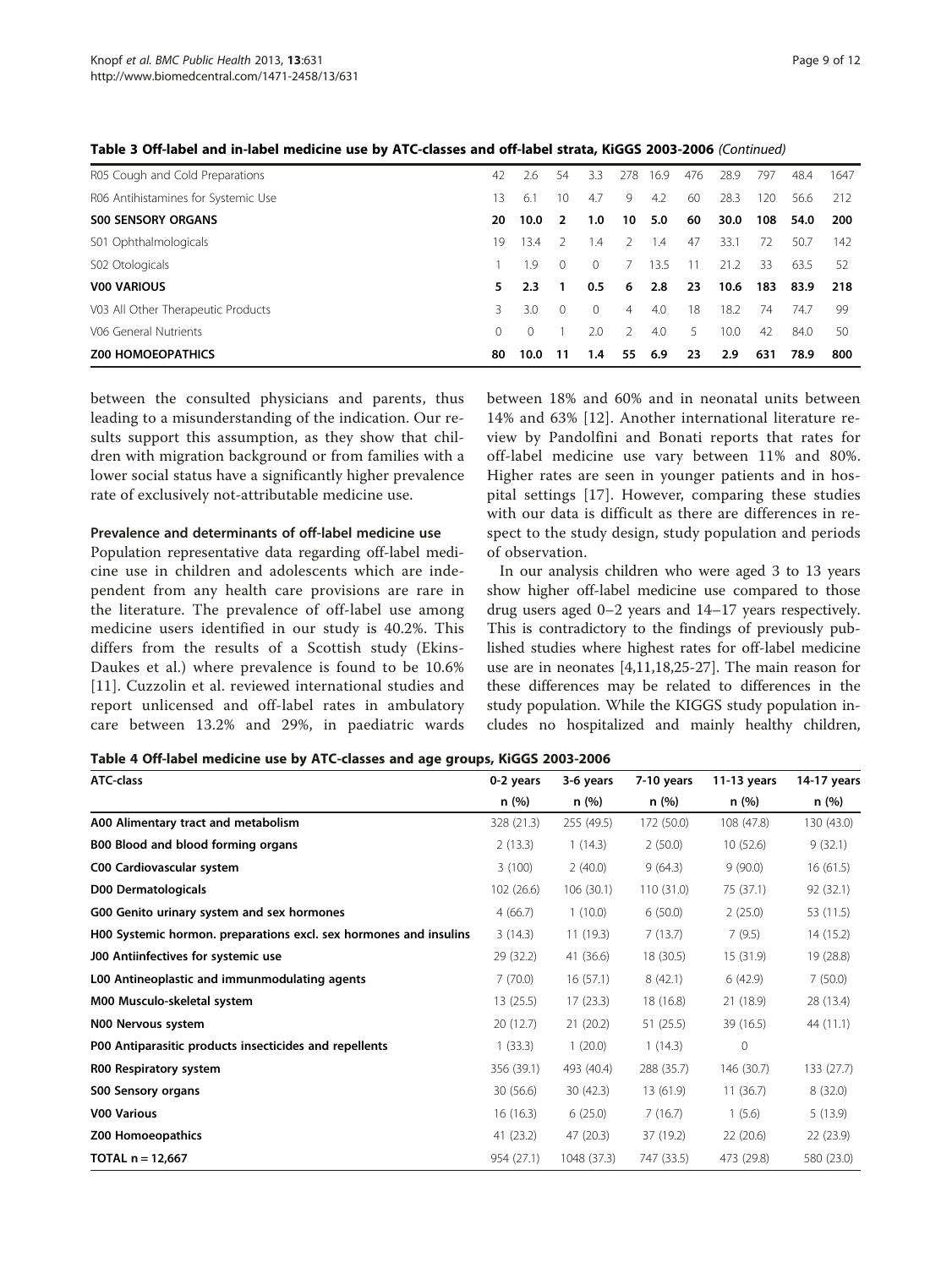previously published studies include hospitalised and intensive care patients.

# Spectrum of off-label medicine use

In our study 30% of all attributable products are used off-label. This proportion is above the previously reported data (13.2%) in Germany (Buecheler et al.). However, Buecheler et al. do not supply information regarding dosing and indication [[4\]](#page-10-0). Consequently their data are underestimating the prevalence which may explain the difference to our findings. T'Jong et al. report in their study from the Netherlands that 44% of all prescriptions in a paediatric ward are off-label [\[28](#page-10-0)]. In ambulant patients this rate amounts to 23% and is slightly lower compared to the findings in our study [\[29](#page-10-0)].

Under-dosing is the most frequent reason for off-label medicine use in our study, accounting for more than half of all off-label medications. Similar findings were previously reported from Scotland and Brazil [\[11,](#page-10-0)[30\]](#page-11-0).

Off-label medicine use such as under- and over-dosing could bear the risk of potential health hazards. Inappropriate dosing is of particular concern for antibiotic use with respect to the development of resistances [[31](#page-11-0),[32](#page-11-0)] but also regarding adverse drug reactions (ADRs) [[33-35](#page-11-0)]. If medication is under-dosed possibly no therapeutic benefit but a risk for ADRs could occur, as those often are independent of the dose. In our study 36% of antibiotics are used off-label, of those 58% are underdosed. Similar findings are reported from Porta et al. who found that under-dosing of antibiotics is the most common reason for off-label use in the UK and in Italy [[30\]](#page-11-0). A Scottish study of Ekins-Daukes et al. reports that the number of children who had been prescribed antibiotics of a less than recommended dose increases with age from 11.8% in the age group 0–4 years to 30.0% in the age group 12–16 years [\[36\]](#page-11-0). The problem is also highlighted in a historic review from England by Ahmed et al. who is concerned that many antibiotics used in children are under-dosed [[37\]](#page-11-0).

Menson et al. investigate the use of anti-retrovirals in UK and Irish children and identify that children have frequently been under-dosed with anti-retrovirals over the observed 9 year period [\[38](#page-11-0)]. Major reasons identified are inconsistent dosage strategies or failure to respond to growth, especially at extremes of weight bands. As children grow, drug doses need regular adjustment and failure to do so may reduce the benefits of treatment.

Kazouini et al. analyse Paracetamol prescription issued in 2006 to Scottish children and find that 13.3% of prescriptions are under-dosed and 4.4% are over-dosed [\[39](#page-11-0)]. In a similar study the authors show that prescribing of antibiotics below the recommended doses is more frequent than the prescribing of doses which are above official recommendations [\[36](#page-11-0)]. This implies that the overall large extent of under-dosing regarding the use of drugs in children is not exclusive to Germany. However, most of the previously published data come from hospital or ambulatory care settings.

In our setting which was independent from health care provisions there is a large amount of self-medication (38.8%). This is not surprising and has previously already been reported in a study by Du and Knopf [\[40\]](#page-11-0). In the present study, within self-medication, off-label medicine use amounts to about 30% (OTC 30.3%, other sources 30.6%). Our data are representative for Germany and we could not identify any published studies from other countries related to off-label medicine use of selfmedication, including OTC products. In self-medication as well as in prescribed medicine under-dosing is the most frequent reason for off-label medicine use, but in self-medication under-dosing is significantly higher. Here further studies are needed to investigate the reasons why there is such a high level of under-dosing of children's medication. From a pharmacological point of view this doesn't make sense because adverse reactions can occur at any dose whereas the desired effect is always related to the therapeutic dose. Furthermore, although the relationship is not significant in our analysis, the fact that children without migration background and with higher social status take more off-label medicine throws up the question why these groups of children are more likely to be exposed to off-label medicine use. A relationship between socio-economic factors and selfmedication use was reported previously from various countries [[40](#page-11-0)-[43\]](#page-11-0). A study of Du and Knopf shows that parents with higher social economic status tend to utilize more self-medication for their children [[40](#page-11-0)].

# Conclusions

Our data show that there is a high level of off-label medicine use in the general paediatric population and that under-dosing is the most frequent reason for offlabel use. This could put drug users at the risk of side effects without a therapeutic effect. Particularly for antibiotics the development of resistances is fostered when too low doses are given.

With respect to rational use of medicines the correct dose should be given to ensure safety and effectiveness of pharmacotherapy. Further studies are needed to investigate why there is inadequate dosing.

Understanding the prevalence, determinants and spectrum of off-label medicine use can help developing prevention strategies. Further studies are needed to investigate the reasons for off-label medicine use as it might be due to lack of knowledge in paediatric pharmacotherapy or the absence of appropriate paediatric medication or based on empiricism.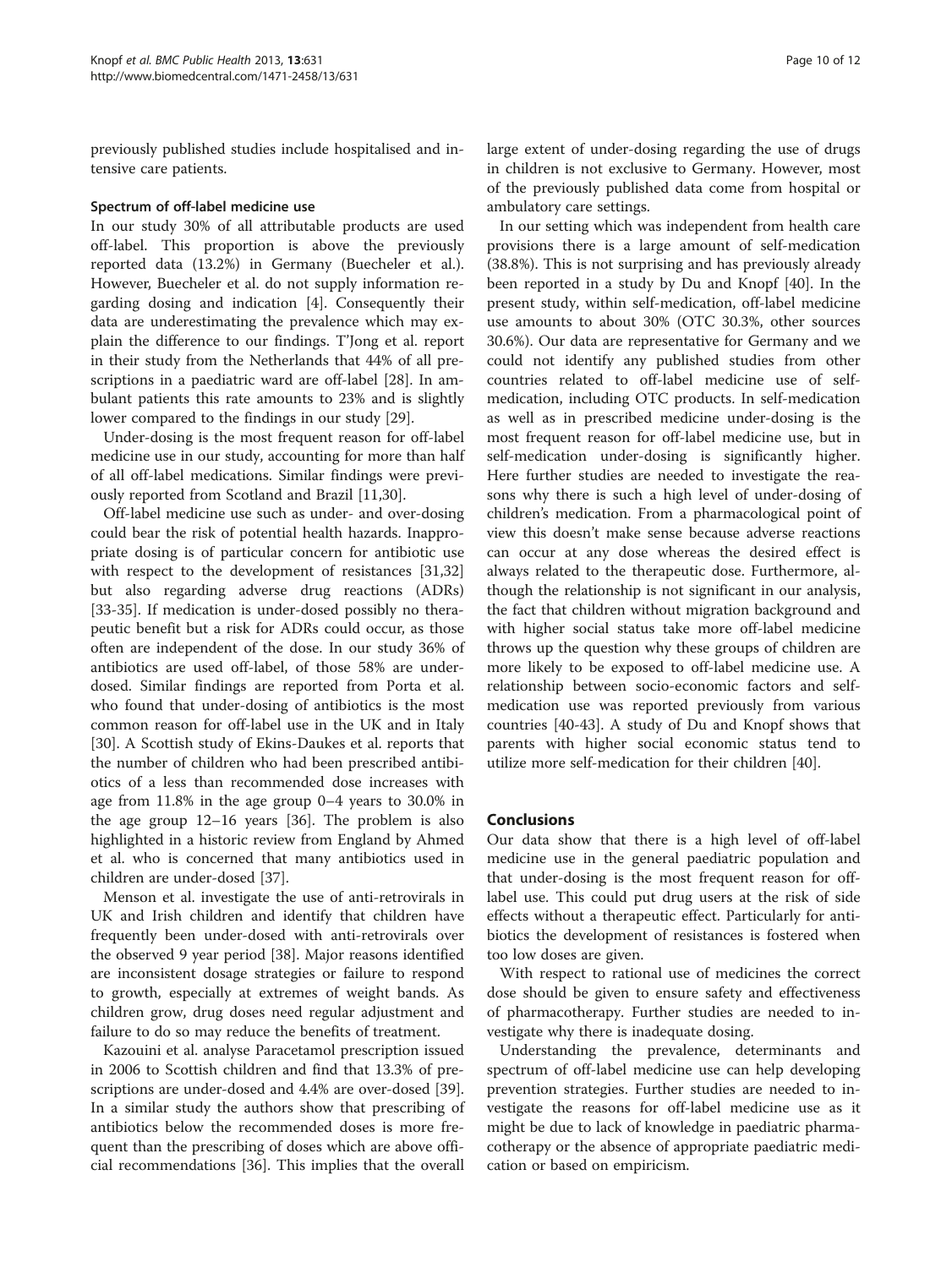<span id="page-10-0"></span>The high amount of off-label medicine use in selfmedication needs further research to identify whether this is a particular German phenomenon or whether similar patterns can be observed in other countries as well.

In addition to appropriate clinical trials for licensing of paediatric medicines, education of health care professionals but also of parents and carers about the rational and correct use of medicines is needed. This will ensure the most appropriate use of medicines in the paediatric population so that drug use can be based on wellgrounded information.

#### Competing interest

The authors declare that they have no competing interests.

#### Authors' contributions

HK coordinated the conceptualization and conduction of the project, performed the statistical analysis, wrote and finalised the manuscript. IW assisted in analysing the data and interpreting the results, writing and finalising the manuscript. GS and WZ conducted the data collection, provided the literature review and assisted in analysing the data and interpreting the results. WR had provided the initial input and reviewed the manuscript. AN provided specific knowledge, assisted in the conceptualization of the study, and contributed writing to the manuscript. All authors read and approved the final manuscript. HK is the guarantor for the study.

#### Acknowledgments

The German Health Interview and Examination Survey for Children and Adolescents (KiGGS) was funded by the German Federal Ministry of Health and the Ministry of Education and Research. There was no funding for the present study.

#### Author details

<sup>1</sup>Department of Epidemiology and Health Monitoring, Robert Koch Institute, General-Pape-Str. 62-66, 12101, Berlin, Germany. <sup>2</sup>Institute of Clinical Pharmacology and Toxicology, Charité Universitätsmedizin Berlin, Charitéplatz 1, 10117, Berlin, Germany. <sup>3</sup>Department of Paediatrics and Adolescent Medicine, Paediatric Clinical Study Center, University Hospital Erlangen, Loschgestr. 15, 91054, Erlangen, Germany.

#### Received: 21 February 2013 Accepted: 26 June 2013 Published: 3 July 2013

#### References

- 1. Dost FH: The blood levels. Kinetics of the concentration processes in the circulating liquid. Georg Thieme, Leipzig 1953. DNB 450 986 519. 362 pages 96 figures.
- 2. Ceci A, Felisi M, Baiardi P, Bonifazi F, Catapano M, Giaquinto C, Nicolosi A, Sturkenboom M, Neubert A, Wong I: Medicines for children licensed by the European medicines agency (EMEA): the balance after 10 years. Eur J Clin Pharmacol 2006, 62(11):947–952.
- 3. EMEA: The paediatric regulation. Paediatric team. Scientific advice, paediatrics & orphan drugs sektor. 2007. [http://wwwemaeuropaeu/docs/en\\_GB/](http://wwwemaeuropaeu/docs/en_GB/document_library/Presentation/2009/10/WC500004243pdf) [document\\_library/Presentation/2009/10/WC500004243pdf.](http://wwwemaeuropaeu/docs/en_GB/document_library/Presentation/2009/10/WC500004243pdf)
- 4. Bucheler R, Schwab M, Morike K, Kalchthaler B, Mohr H, Schroder H, Schwoerer P, Gleiter CH: Off label prescribing to children in primary care in Germany: retrospective cohort study. BMJ 2002, 324(7349):1311–1312.
- 5. Muhlbauer B, Janhsen K, Pichler J, Schoettler P: Off-label use of prescription drugs in childhood and adolescence: an analysis of prescription patterns in Germany. Deutsches Arzteblatt int 2009, 106(3):25–31.
- 6. Neubert A, Dormann H, Weiss J, Egger T, Criegee-Rieck M, Rascher W, Brune K, Hinz B: The impact of unlicensed and off-label drug use on adverse drug reactions in paediatric patients. Drug Saf 2004, 27(13):1059–1067.
- 7. Conroy S, Choonara I, Impicciatore P, Mohn A, Arnell H, Rane A, Knoeppel C, Seyberth H, Pandolfini C, Raffaelli MP, et al: Survey of unlicensed and off

label drug use in paediatric wards in european countries. European network for drug investigation in children. BMJ 2000, 320(7227):79–82.

- 8. Chalumeau M, Treluyer JM, Salanave B, Assathiany R, Cheron G, Crocheton N, Rougeron C, Mares M, Breart G, Pons G: Off label and unlicensed drug use among French office based paediatricians. Arch Dis Child 2000, 83(6):502–505.
- 9. Craig JS, Henderson CR, Magee FA: The extent of unlicensed and off-label drug use in the paediatric ward of a district general hospital in Northern Ireland. Ir Med J 2001, 94(8):237–40.
- 10. Jong GW T, Eland IA, Sturkenboom MC, van den Anker JN, Stricker BH: Unlicensed and off label prescription of drugs to children: population based cohort study. BMJ 2002, 324(7349):1313–1314.
- 11. Ekins-Daukes S, Helms PJ, Simpson CR, Taylor MW, McLay JS: Off-label prescribing to children in primary care: retrospective observational study. Eur J Clin Pharmacol 2004, 60(5):349–353.
- 12. Cuzzolin L, Atzei A, Fanos V: Off-label and unlicensed prescribing for newborns and children in different settings: a review of the literature and a consideration about drug safety. Expert opinion on drug safety 2006, 5(5):703–718.
- 13. Pandolfini C, Bonati M: A literature review on off-label drug use in children. Eur J Pediatr 2005, 164(9):552–558.
- 14. Pandolfini C, Campi R, Clavenna A, Cazzato T, Bonati M: Italian paediatricians and off-label prescriptions: loyal to regulatory or guideline standards? Acta paediatrica 2005, 94(6):753–757.
- 15. Bazzano ATM-SR, Schonlau M, Suttorp MJ, Brook RH: Off-label prescribing to children in the United States outpatient setting. Academic pediatrics 2009, 9(2):81–88.
- 16. Lass JIA, Pisarev H, Leinemann T, Lutsar I: Off label use of prescription medicines in children in outpatient setting in Estonia is common. Pharmacoepidemiol Drug Saf 2011, 20(5):474-481.
- 17. Olsson JKE, Pettersson S, Odlind V: Paediatric drug use with focus on offlabel prescriptions in Swedish outpatient care–a nationwide study. Acta Paediatr 2011, 100(9):1272–1275.
- 18. Lindell-Osuagwu L, Korhonen MJ, Saano S, Helin-Tanninen M, Naaranlahti T, Kokki H: Off-label and unlicensed drug prescribing in three paediatric wards in Finland and review of the international literature. *J Clin Pharm* Ther 2009, 34(3):277-287.
- 19. Kurth BM, Kamtsiuris P, Holling H, Schlaud M, Dolle R, Ellert U, Kahl H, Knopf H, Lange M, Mensink GB, et al: The challenge of comprehensively mapping children's health in a nation-wide health survey: design of the German KiGGS-Study. BMC Publ Health 2008, 8:196.
- 20. Lange M, Kamtsiuris P, Lange C, Schaffrath Rosario A, Stolzenberg H, Lampert T: Sociodemographic characteristics in the German health interview and examination survey for children and adolescents (KiGGS) operationalisation and public health significance, taking as an example the assessment of general state of health. Bundesgesundheitsblatt, Gesundheitsforschung, Gesundheitsschutz 2007, 50(5–6):578–589.
- 21. Schenk L, Ellert U, Neuhauser H: Children and adolescents in Germany with a migration background. Methodical aspects in the german health interview and examination survey for children and adolescents (KiGGS). Bundesgesundheitsblatt, Gesundheitsforschung, Gesundheitsschutz 2007, 50(5–6):590–599.
- 22. Knopf H: Medicine use in children and adolescents. Data collection and first results of the German health interview and examination survey for children and adolescents (KiGGS). Bundesgesundheitsblatt, Gesundheitsforschung, Gesundheitsschutz 2007, 50(5–6):863–870.
- 23. Gelbe liste. 2005. [www.gelbe-liste.de.](http://www.gelbe-liste.de)
- Rote liste. 2005. [www.rote-liste.de](http://www.rote-liste.de).
- 25. Muhlbauer B: Off-label Use of prescription drugs in childhood and adolescence-an analysis of prescription patterns in Germany reply. Deutsches Arzteblatt Int 2009, 106(12):210–210.
- Choonara I: Unlicensed and off-label drug use in children: implications for safety. Expert Opin Drug Saf 2004, 3(2):81–83.
- 27. Bajcetic M, Jelisavcic M, Mitrovic J, Divac N, Simeunovic S, Samardzic R, Gorodischer R: Off label and unlicensed drugs use in paediatric cardiology. Eur J Clin Pharmacol 2005, 61(10):775-779.
- 28. Jong GW T, van der Linden PD, Bakker EM, van der Lely N, Eland IA, Stricker BH, van den Anker JN: Unlicensed and off-label drug use in a paediatric ward of a general hospital in the Netherlands. Eur J Clin Pharmacol 2002, 58(4):293-297.
- 29. Schirm E, Tobi H, de Jong-van den Berg LTW. Unlicensed and off label drug use by children in the community: cross sectional study. Brit Med J 2002, 324(7349):1312–1313.